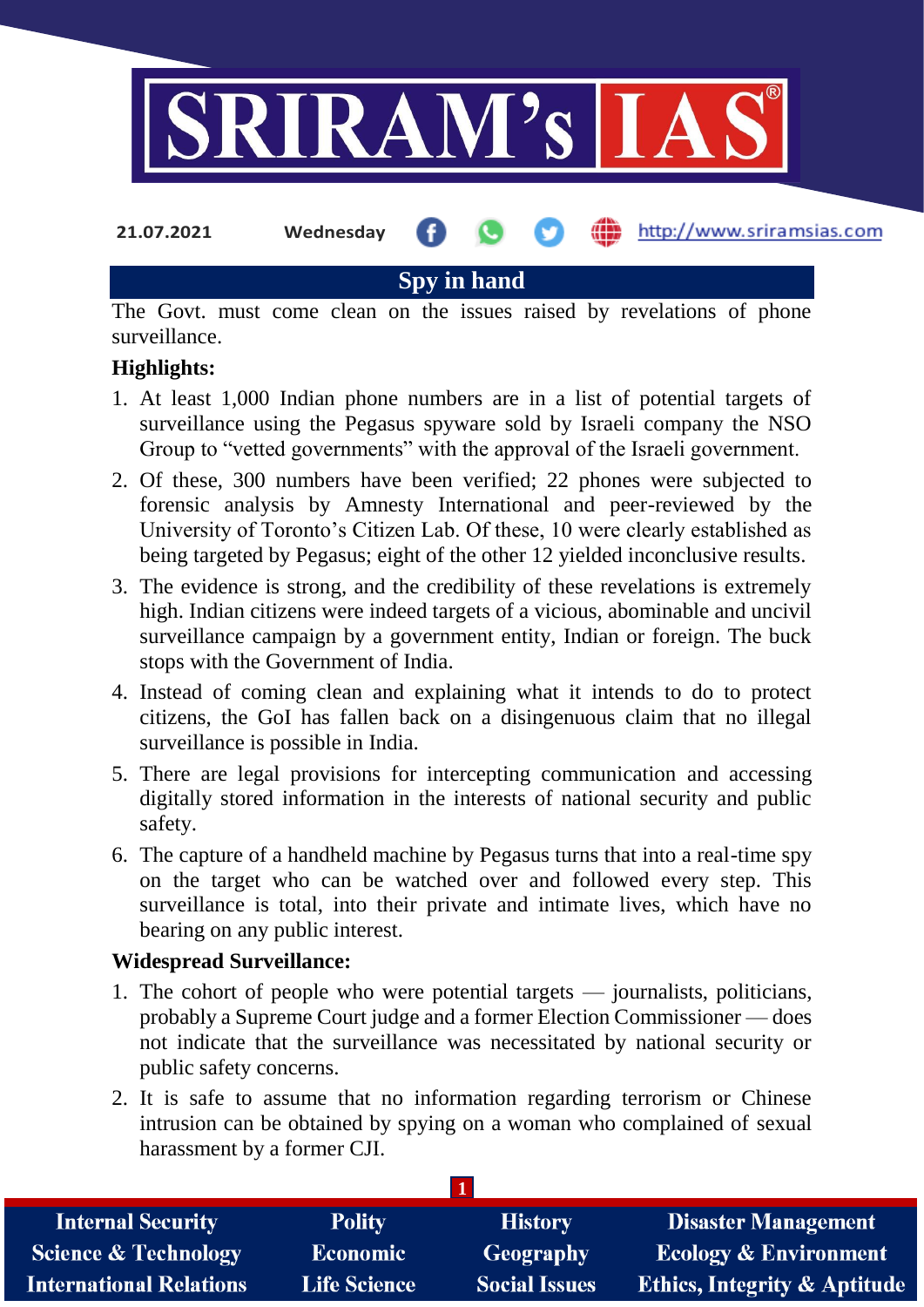

- http://www.sriramsias.com **21.07.2021 Wednesday**
- 3. On the contrary, the composition suggests that private craving, turpitude and even voyeurism motivated the perpetrators. This violation is about privacy and much more.
- 4. Information obtained illegally may have been used to compromise institutions, to steal elections, sabotage Opposition campaigns, and even dislodge an Opposition government.
- 5. That the accused in the Bhima Koregaon case had their computers breached by unknown entities to plant evidence that the prosecution is now using against them is notable in this context.
- 6. That state agencies can trample upon the lives of citizens in such a manner while elected representatives plead ignorance is unsettling for a democracy. This is antithetical to the basic creed of democracy.

The truth about these revelations must be unearthed through an investigation by a JPC or by the Supreme Court or any other credible mechanism. A starting point for the Government must be in clearing the air on the foremost question it is skirting around — has any Indian agency bought Pegasus?

# **Pegasus is India's Watergate moment**

Intelligence gathering needs to be professionalised, parliamentary oversight introduced, and liberties and laws protected.

## **Go easy on the salt**

- 1. My former colleague, Sunil Abraham, often likens surveillance to salt. A small amount of surveillance is necessary for the health of the body politic, just as salt is for the body; in excess, both are dangerous.
- 2. While one cannot enjoy the liberties provided under the Constitution without national security, we must equally remember that national security is not meaningful if it comes at the cost of the very liberties such security is supposed to allow us to enjoy.
- 3. Excessive and unaccountable surveillance imperils privacy, freedom of thought, of speech, and has a chilling effect on people's behaviour, while shattering the bedrock of the rule of law upon which a constitutional liberal democracy is built.

| <b>Internal Security</b>        | <b>Polity</b>       | <b>History</b>       | <b>Disaster Management</b>              |  |  |
|---------------------------------|---------------------|----------------------|-----------------------------------------|--|--|
| <b>Science &amp; Technology</b> | <b>Economic</b>     | Geography            | <b>Ecology &amp; Environment</b>        |  |  |
| <b>International Relations</b>  | <b>Life Science</b> | <b>Social Issues</b> | <b>Ethics, Integrity &amp; Aptitude</b> |  |  |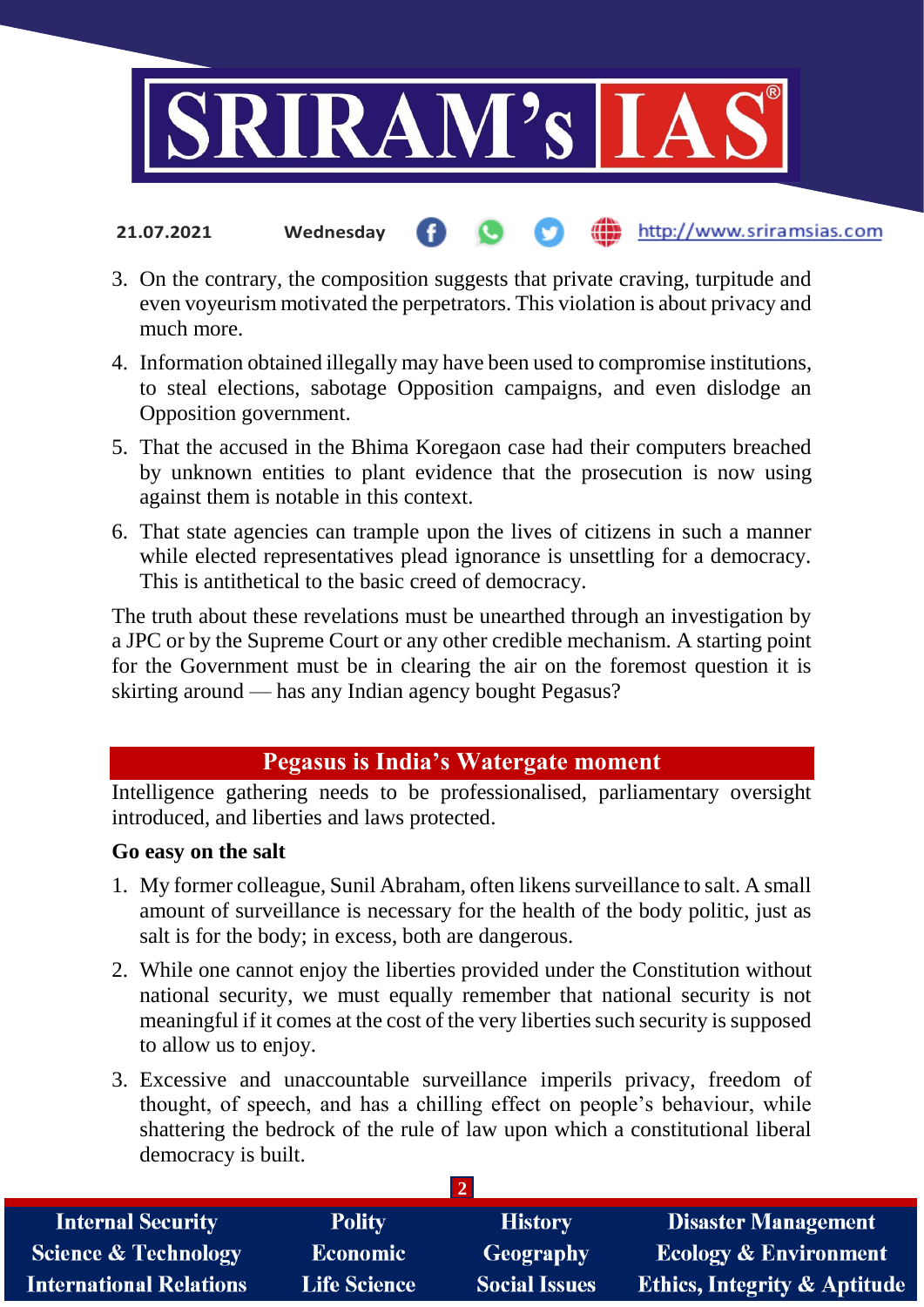

4. Indeed there are numerous examples of surveillance powers being misused for personal and political gain, and to harass opponents.

http://www.sriramsias.com

#### **Earlier examples**

**21.07.2021 Wednesday**

- 1. In 2012 in Himachal Pradesh, the new government raided police agencies and recovered over a lakh phone conversations of over a thousand people, mainly political members, and many senior police officials, including the Director-General of Police (DGP), who is legally responsible for conducting phone taps in the State.
- 2. In 2009, the United Progressive Alliance government swore in an affidavit in the Supreme Court that the CBDT had placed Niira Radia, a well-connected PR professional, under surveillance due to fears of her being a foreign spy. Yet, while they kept her under surveillance for 300 days, they did not prosecute her for espionage.
- 3. There are dozens of such examples of unlawful surveillance which seem to be for political and personal gain and have nothing to do with national security or organised crime. Yet, there are few examples of people being held legally accountable for unlawful surveillance.

#### **The laws**

- 1. Currently, the laws authorising interception and monitoring of communications are Section 92 of the CrPC (for call records, etc), Rule 419A of the Telegraph Rules, and the rules under Sections 69 and 69B of the IT Act.
- 2. Indeed, it is unclear when the Telegraph Act applies and when the IT Act applies. A limited number of agencies are provided powers to intercept and monitor.
- 3. In 2014, the Ministry of Home Affairs told Parliament that nine central agencies and the DGPs of all States and Delhi were empowered to conduct an interception under the Indian Telegraph Act.
- 4. In 2018, nine central agencies and one State agency were authorised to conduct intercepts under Section 69 of the IT Act. Yet, the Intelligence Organisations Act, which restricts the civil liberties of intelligence agency employees, only lists four agencies, while the RTI Act lists 22 agencies as "intelligence and security organisations established by the central

| <b>Internal Security</b>        | <b>Polity</b>       | <b>History</b>       | <b>Disaster Management</b>              |  |  |  |
|---------------------------------|---------------------|----------------------|-----------------------------------------|--|--|--|
| <b>Science &amp; Technology</b> | <b>Economic</b>     | Geography            | <b>Ecology &amp; Environment</b>        |  |  |  |
| <b>International Relations</b>  | <b>Life Science</b> | <b>Social Issues</b> | <b>Ethics, Integrity &amp; Aptitude</b> |  |  |  |